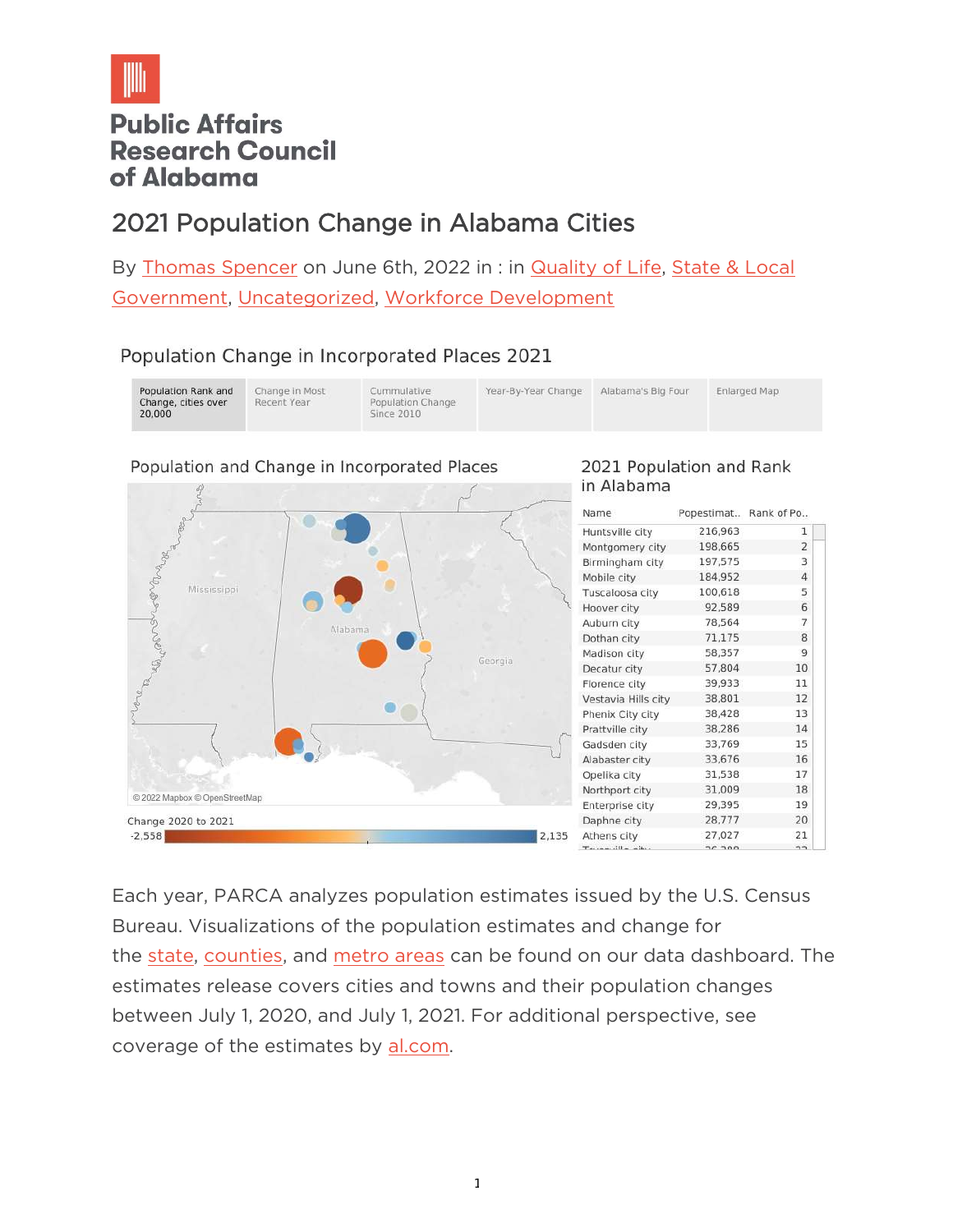During this period, international migration was effectively shut off. The influx of new residents from overseas had been a primary driver of population gain in the larger established cities. Meanwhile, this period also saw elevated mortality rates due to the pandemic. Also, due to the pandemic, cities across the nation saw an outflow of residents as businesses stayed shuttered and workers were asked to work from home.

Birmingham's population dropped by 2,558, more than any other Alabama city. It was followed by Mobile, which was down 1,459, and Montgomery down 1,341. With an estimated population of 197,575 in 2021, Birmingham is now the state's third-largest city, behind Montgomery at 198,665, and No. 1 Huntsville, at 216,963.

#### Population Change in Incorporated Places 2021

| Population Rank and<br>Change, cities over<br>20,000 | Change in Most<br>Recent Year | Cummulative<br>Population Change<br>Since 2010 | Year-By-Year Change | Alabama's Big Four | Enlarged Map |
|------------------------------------------------------|-------------------------------|------------------------------------------------|---------------------|--------------------|--------------|
|                                                      |                               |                                                |                     |                    |              |

% Population Change in Incorporated Places 2020-2021

## Most Recent Year Change

|                               | Name             | Popestim | Change<br>2020 to<br>2021 | % Change<br>2020-2021 |
|-------------------------------|------------------|----------|---------------------------|-----------------------|
|                               | Auburn city      | 78,564   | 2,135                     | 2.8%                  |
|                               | Huntsville city  | 216,963  | 1,920                     | 0.9%                  |
| ö÷                            | Foley city       | 22,063   | 1,462                     | 7.1%                  |
| Mi                            | Athens city      | 27,027   | 1,341                     | 5.2%                  |
|                               | Daphne city      | 28,777   | 1,054                     | 3.8%                  |
|                               | Madison city     | 58,357   | 968                       | 1.7%                  |
|                               | Calera city      | 17,414   | 742                       | 4.5%                  |
|                               | Tuscaloosa city  | 100,618  | 658                       | 0.7%                  |
|                               | Fairhope city    | 23,147   | 585                       | 2.6%                  |
|                               | Enterprise city  | 29,395   | 531                       | 1.8%                  |
| ÷<br>w                        | Gulf Shores city | 15,736   | 520                       | 3.4%                  |
| n                             | Chelsea city     | 15,653   | 478                       | 3.1%                  |
|                               | Opelika city     | 31,538   | 465                       | 1.5%                  |
| <b>Ar</b>                     | Helena city      | 21,560   | 465                       | 2.2%                  |
|                               | Pike Road town   | 9,978    | 420                       | 4.4%                  |
|                               | Cullman city     | 18,635   | 420                       | 2.3%                  |
| @ 2022 Mapbox @ OpenStreetMap | Gardendale city  | 16,444   | 407                       | 2.5%                  |
|                               | Prattville city  | 38,286   | 389                       | 1.0%                  |
| % Change 2020-2021            | Triana town      | 3,396    | 384                       | 12.7%                 |
| 4.0%<br>$-10.0\%$             | Loylow town      | $A$ 111  | 26A                       | 0.70/                 |

#### *See Appendix A on page 6 for a full list of 2020-2021 population estimates and changes.*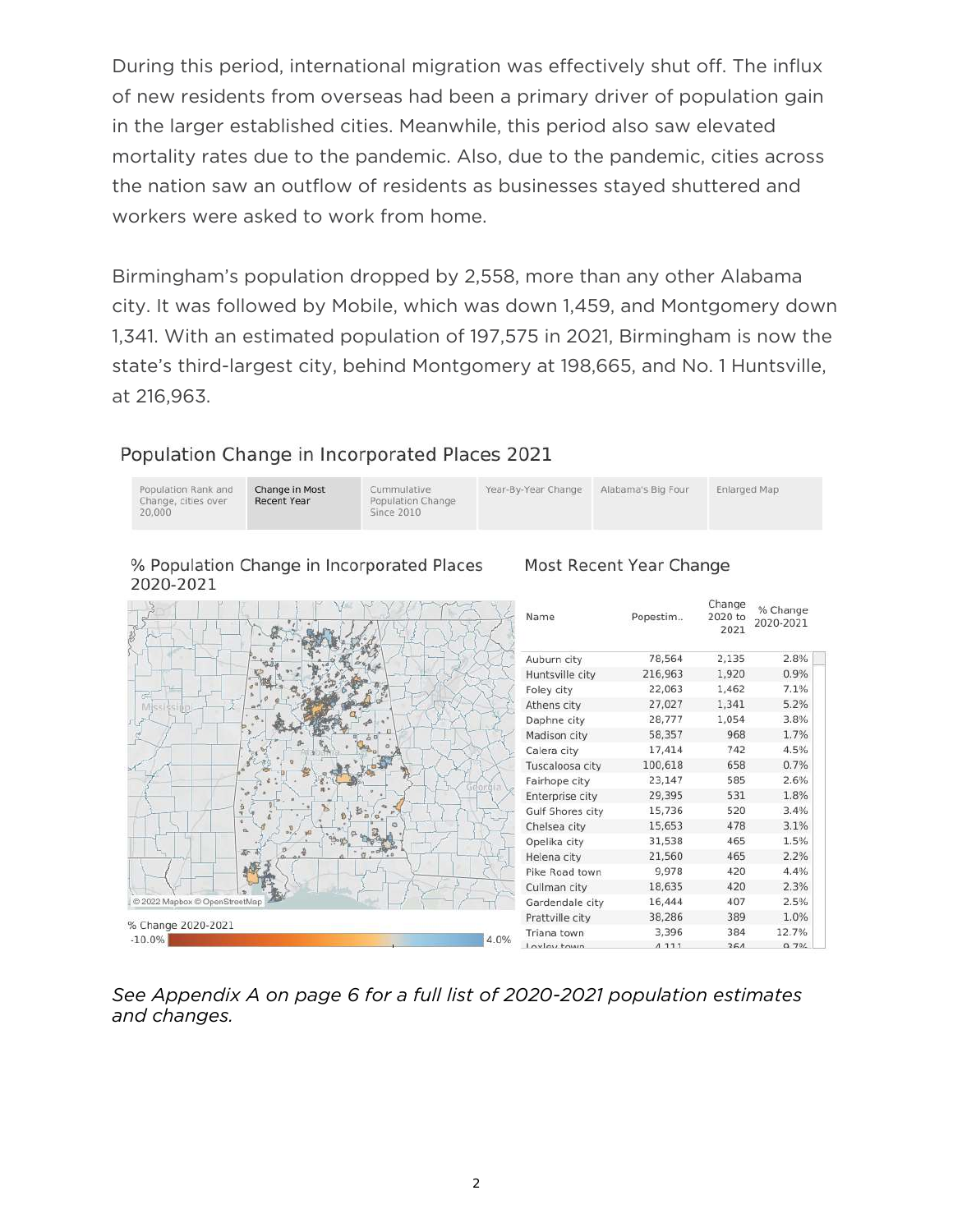Huntsville bucked the trend of large city population loss, adding 1,920 residents according to the estimates. Only Auburn added more, 2,135, which was more population gain than any other Alabama city. Since 2010, Auburn's population has increased 43%, the fastest rate of growth among cities over 20,000. Neighboring Opelika has also grown, adding an estimated 465 in 2021.

Both Auburn and Huntsville have been spreading out through annexation, adding undeveloped land where housing is now being built. At 218 square miles, Huntsville is now far larger than Birmingham at 147 square miles.

Add up the growth totals in Baldwin County, and you'll see why the coastal county is No. 1 in numeric growth among Alabama counties. The estimates show Foley adding nearly 1,500 residents, Daphne more than 1,000, and Fairhope and Gulf Shores over 500 apiece.

### Population Change in Incorporated Places 2021





#### Numeric Population Change in Incorporated Places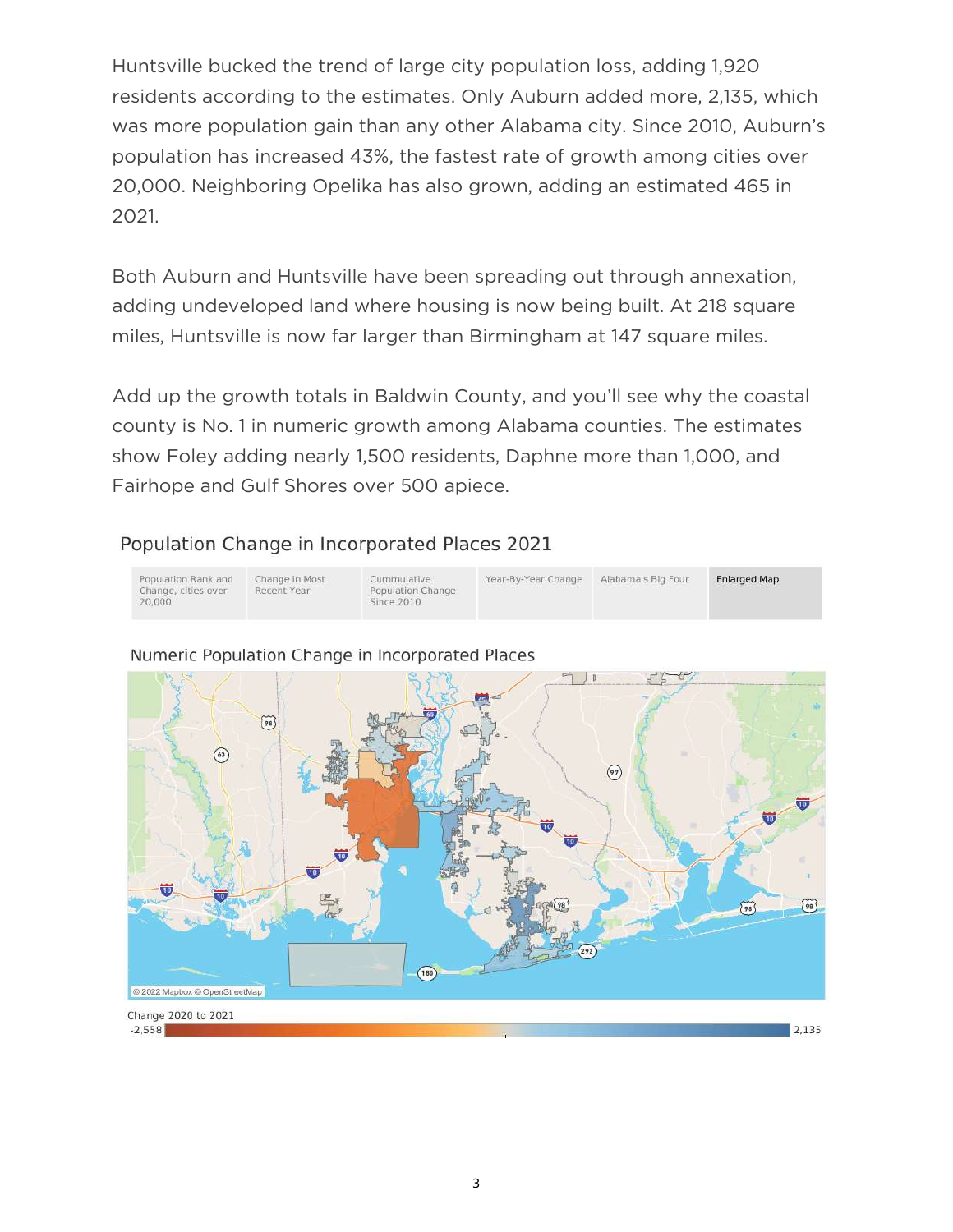The Birmingham-Hoover metropolitan area is still far larger than the next largest metro, Huntsville, with around 500,000 residents compared to Birmingham-Hoover's 1.1 million. Over the past two decades, population growth around Birmingham has occurred chiefly in its suburbs.

However, according to the 2021 estimates, some traditional growth engines were idling. Trussville only added 172 new residents, and Hoover saw a net decrease of 98 residents. Homewood, Mountain Brook, and Vestavia Hills saw population declines. A bright spot for Jefferson County was Gardendale which posted a gain of 407. The growth in the Birmingham MSA occurred farther out in Shelby and St. Clair County. Calera added 742 residents; Chelsea, 478; and Helena, 465. Pell City, Moody, and Margaret town in St. Clair County also added residents. Nearby, Tuscaloosa added 658 residents and broke over the 100,000 population mark, coming in at 100,618.

#### Population Change in Incorporated Places 2021





#### Numeric Population Change in Incorporated Places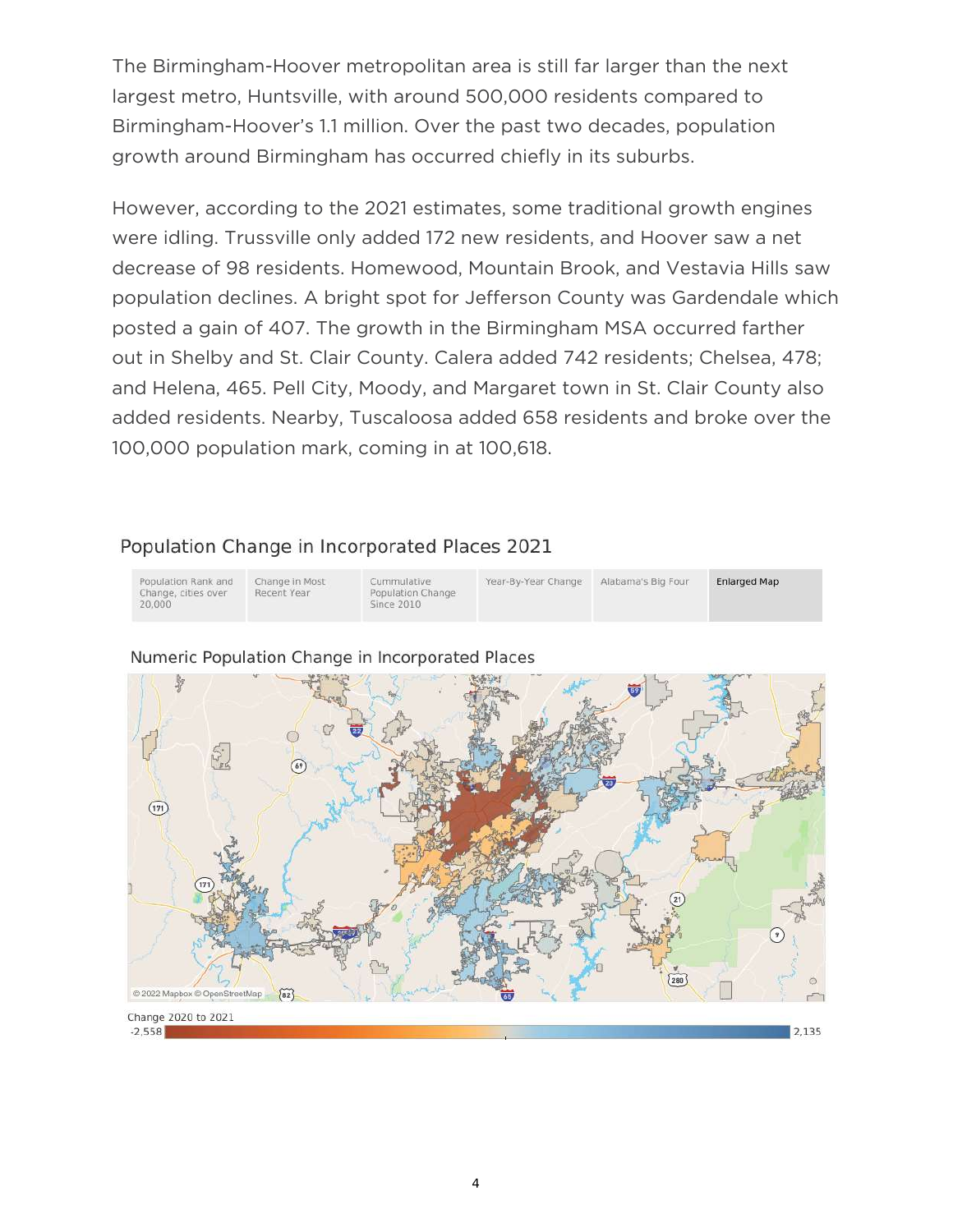Across a region, the biggest population gains were in north Alabama. In addition to Huntsville's growth, Athens, in Limestone County, added over 1,300, and the City of Madison almost 1,000. Nearby, The Shoals added 424 residents, with growth in both Florence and Muscle Shoals continuing a positive trend. Across the entire northern tier of the state, almost all the cities and towns showed growth.

## Population Change in Incorporated Places 2021

| Population Rank and<br>Change, cities over<br>20.000 | Change in Most<br>Recent Year | Cummulative<br>Population Change<br>Since 2010 | Year-By-Year Change | Alabama's Big Four | Enlarged Map |  |
|------------------------------------------------------|-------------------------------|------------------------------------------------|---------------------|--------------------|--------------|--|
|------------------------------------------------------|-------------------------------|------------------------------------------------|---------------------|--------------------|--------------|--|



Numeric Population Change in Incorporated Places

Southeast Alabama around Dothan saw modest growth, with Enterprise leading the way by adding over 500 new residents.

Anniston and Gadsden, however, continued a flat to declining population trend.

More broadly, most cities and towns in rural Alabama, from Northwest Alabama, through the Black Belt, and East Central Alabama, lost population.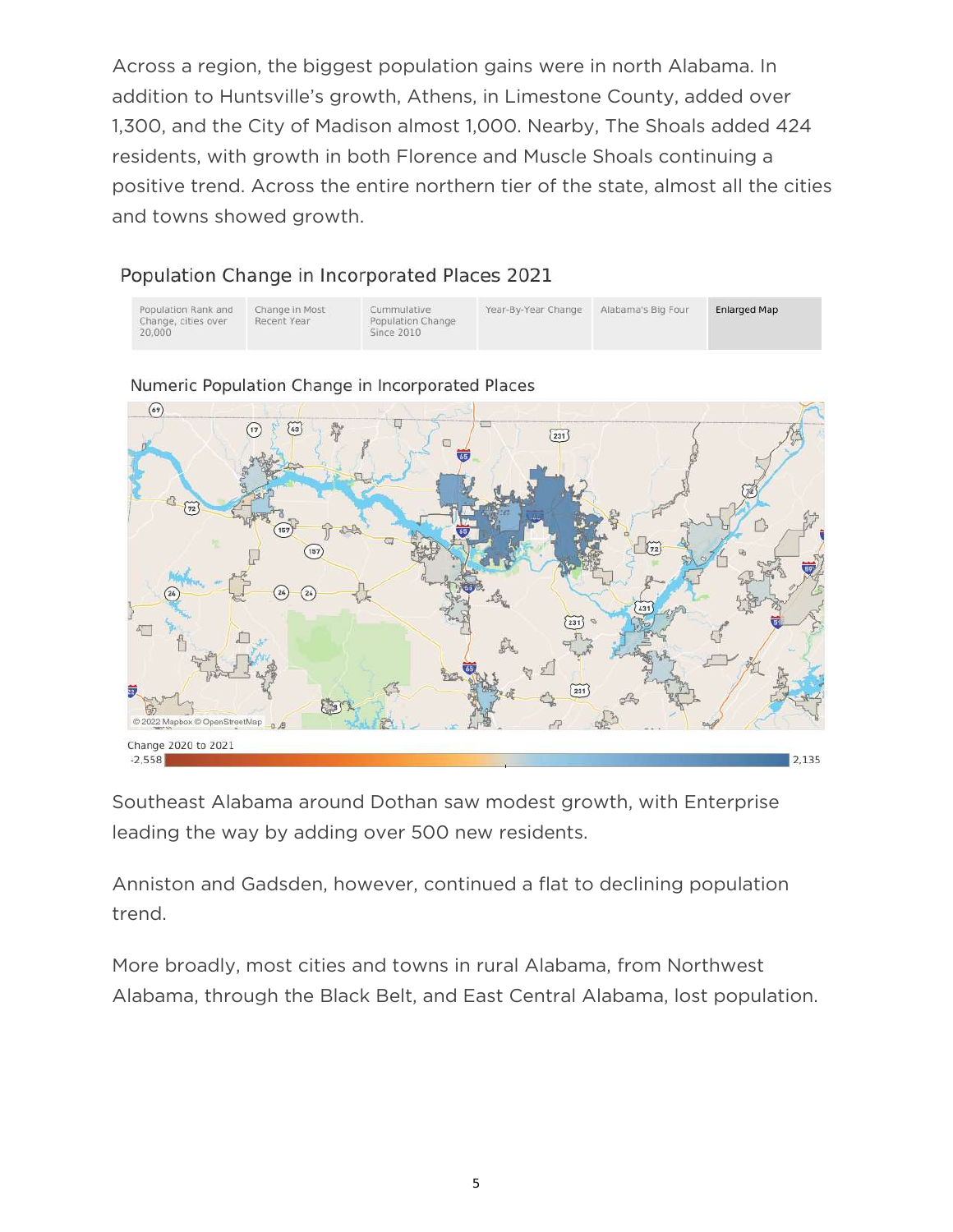# Appendix A

| <b>Name</b>        | Popestimate2021 | Change 2020 to 2021 | % Change 2020-2021 |
|--------------------|-----------------|---------------------|--------------------|
| Auburn city        | 78,564          | 2,135               | 2.8%               |
| Huntsville city    | 216,963         | 1,920               | 0.9%               |
| Foley city         | 22,063          | 1,462               | 7.1%               |
| Athens city        | 27,027          | 1,341               | 5.2%               |
| Daphne city        | 28,777          | 1,054               | 3.8%               |
| Madison city       | 58,357          | 968                 | 1.7%               |
| Calera city        | 17,414          | 742                 | 4.5%               |
| Tuscaloosa city    | 100,618         | 658                 | 0.7%               |
| Fairhope city      | 23,147          | 585                 | 2.6%               |
| Enterprise city    | 29,395          | 531                 | 1.8%               |
| Gulf Shores city   | 15,736          | 520                 | 3.4%               |
| Chelsea city       | 15,653          | 478                 | 3.1%               |
| Opelika city       | 31,538          | 465                 | 1.5%               |
| Helena city        | 21,560          | 465                 | 2.2%               |
| Pike Road town     | 9,978           | 420                 | 4.4%               |
| Cullman city       | 18,635          | 420                 | 2.3%               |
| Gardendale city    | 16,444          | 407                 | 2.5%               |
| Prattville city    | 38,286          | 389                 | 1.0%               |
| Triana town        | 3,396           | 384                 | 12.7%              |
| Loxley town        | 4,111           | 364                 | 9.7%               |
| Pell City city     | 13,248          | 350                 | 2.7%               |
| Millbrook city     | 17,217          | 343                 | 2.0%               |
| Alabaster city     | 33,676          | 295                 | 0.9%               |
| Muscle Shoals city | 16,618          | 294                 | 1.8%               |
| Moody city         | 13,563          | 293                 | 2.2%               |
| Spanish Fort city  | 10,392          | 289                 | 2.9%               |
| Montevallo city    | 7,255           | 253                 | 3.6%               |
| Margaret town      | 5,427           | 246                 | 4.7%               |
| Silverhill town    | 1,035           | 236                 | 29.5%              |
| Pelham city        | 24,688          | 230                 | 0.9%               |
| Semmes city        | 5,209           | 213                 | 4.3%               |
| Robertsdale city   | 6,916           | 194                 | 2.9%               |
| Orange Beach city  | 8,347           | 179                 | 2.2%               |
| Trussville city    | 26,388          | 172                 | 0.7%               |
| Lincoln city       | 7,082           | 170                 | 2.5%               |
| Headland city      | 5,145           | 169                 | 3.4%               |
| Guntersville city  | 8,713           | 143                 | 1.7%               |
| Saraland city      | 16,319          | 139                 | 0.9%               |
| Albertville city   | 22,522          | 137                 | 0.6%               |
| Priceville town    | 3,685           | 132                 | 3.7%               |
| Florence city      | 39,933          | 130                 | 0.3%               |
| Wetumpka city      | 7,190           | 125                 | 1.8%               |
| Springville city   | 4,935           | 110                 | 2.3%               |
| Bay Minette city   | 7,894           | 105                 | 1.3%               |
| Woodstock town     | 1,582           | 102                 | 6.9%               |
| Scottsboro city    | 15,640          | 89                  | 0.6%               |
| Kimberly city      | 3,946           | 88                  | 2.3%               |
| Columbiana city    | 4,263           | 82                  | 2.0%               |
| Rainsville city    | 5,604           | 80                  | 1.4%               |
| Hartselle city     | 15,549          | 77                  | 0.5%               |
| Lake View town     | 3,640           | 68                  | 1.9%               |
| Boaz city          | 10,161          | 61                  | 0.6%               |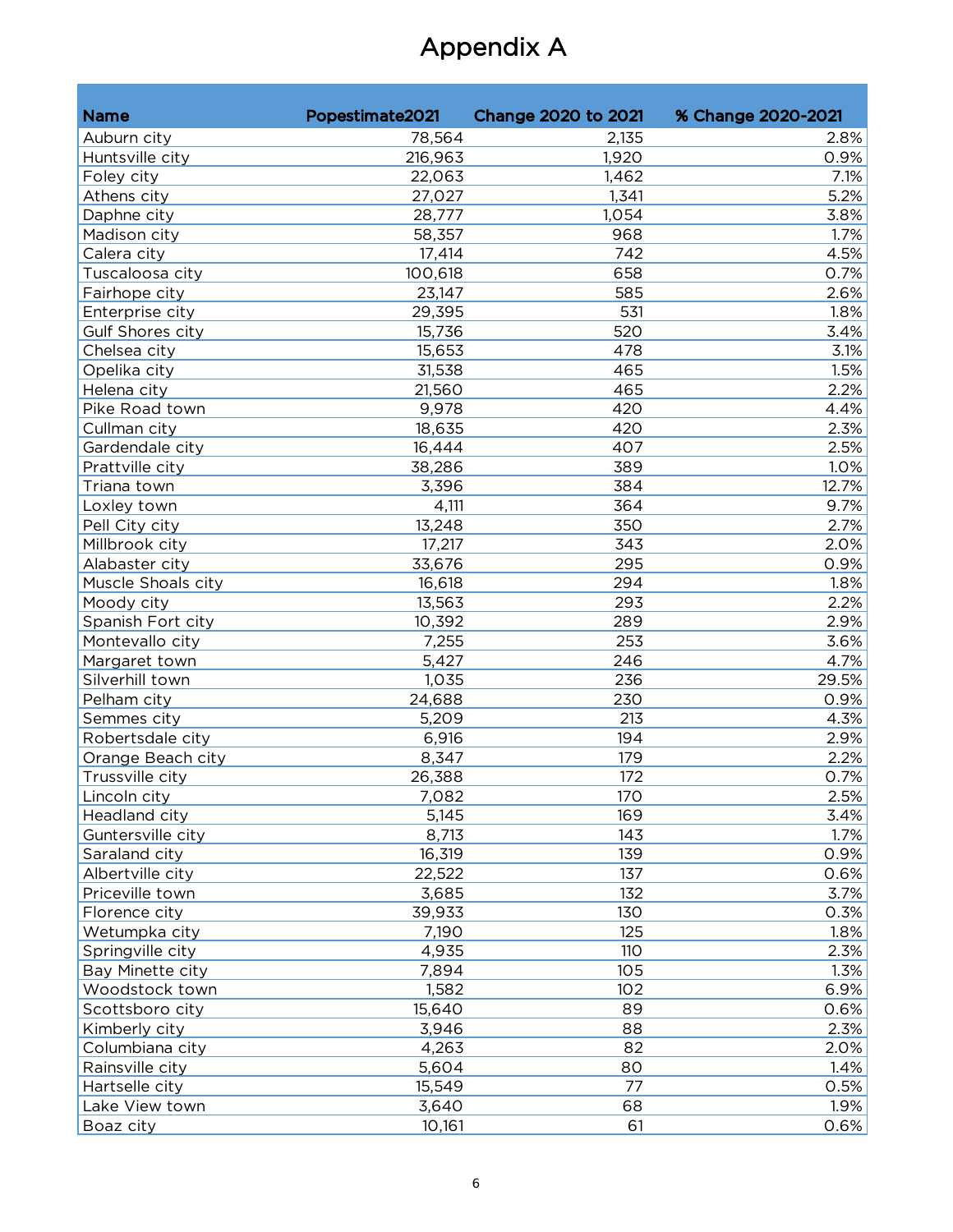| <b>Name</b>                    | Popestimate2021 | <b>Change 2020 to 2021</b> | % Change 2020-2021 |
|--------------------------------|-----------------|----------------------------|--------------------|
| Harpersville town              | 1,690           | 60                         | 3.7%               |
| Southside city                 | 9,465           | 59                         | 0.6%               |
| Good Hope city                 | 2,548           | 52                         | 2.1%               |
| Arab city                      | 8,498           | 52                         | 0.6%               |
| Elmore town                    | 1,335           | 50                         | 3.9%               |
|                                | 2,243           | 46                         | 2.1%               |
| Kinsey town<br>Hanceville city | 3,215           | 45                         | 1.4%               |
| Summerdale town                |                 | 43                         |                    |
| St. Florian town               | 1,543<br>658    | 43                         | 2.9%<br>7.0%       |
| Moundville town                |                 | 41                         |                    |
|                                | 3,072           |                            | 1.4%               |
| Clanton city                   | 8,762           | 37                         | 0.4%               |
| Ardmore town                   | 1,370           | 35                         | 2.6%               |
| Rogersville town               | 1,336           | 33                         | 2.5%               |
| Rehobeth town                  | 1,821           | 31                         | 1.7%               |
| Troy city                      | 17,609          | 30                         | 0.2%               |
| Dauphin Island town            | 1,814           | 29                         | 1.6%               |
| Ashville city                  | 2,347           | 29                         | 1.3%               |
| Odenville city                 | 4,999           | 27                         | 0.5%               |
| Decatur city                   | 57,804          | 27                         | 0.0%               |
| Satsuma city                   | 6,785           | 26                         | 0.4%               |
| Cowarts town                   | 1,953           | 26                         | 1.3%               |
| Thorsby town                   | 2,093           | 24                         | 1.2%               |
| Midland City town              | 2,264           | 21                         | 0.9%               |
| Elberta town                   | 2,015           | 21                         | 1.1%               |
| Dothan city                    | 71,175          | 21                         | 0.0%               |
| Deatsville town                | 1,730           | 20                         | 1.2%               |
| Argo town                      | 4,401           | 20                         | 0.5%               |
| Coosada town                   | 1,257           | 19                         | 1.5%               |
| Vance town                     | 2,145           | 18                         | 0.8%               |
| Centre city                    | 3,528           | 18                         | 0.5%               |
| Brent city                     | 2,977           | 18                         | 0.6%               |
| New Brockton town              | 1,437           | 16                         | 1.1%               |
| Hokes Bluff city               | 4,435           | 16                         | 0.4%               |
| Hartford city                  | 2,651           | 15                         | 0.6%               |
| Haleyville city                | 4,351           | 15                         | 0.3%               |
| Cedar Bluff town               | 1,864           | 15                         | 0.8%               |
| Riverside city                 | 2,251           | 14                         | 0.6%               |
| Daleville city                 | 4,862           | 14                         | 0.3%               |
| Tuscumbia city                 | 9,068           | 13                         | 0.1%               |
| South Vinemont town            | 574             | 13                         | 2.3%               |
| Owens Cross Roads              |                 | 13                         | 0.5%               |
| town                           | 2,635           |                            |                    |
| Taylor town                    | 2,268           | 12                         | 0.5%               |
| Ohatchee town                  | 1,191           | 12                         | 1.0%               |
| Jemison city                   | 2,650           | 12                         | 0.5%               |
| Holly Pond town                | 857             | 12                         | 1.4%               |
| Trinity town                   | 2,542           | 11                         | 0.4%               |
| Fort Payne city                | 14,834          | 11                         | 0.1%               |
| Centreville city               | 2,792           | 11                         | 0.4%               |
| Abbeville city                 | 2,379           | 11                         | 0.5%               |
| Wilsonville town               | 1,873           | 10 <sup>°</sup>            | 0.5%               |
| West Blocton town              | 1,226           | 10 <sup>°</sup>            | 0.8%               |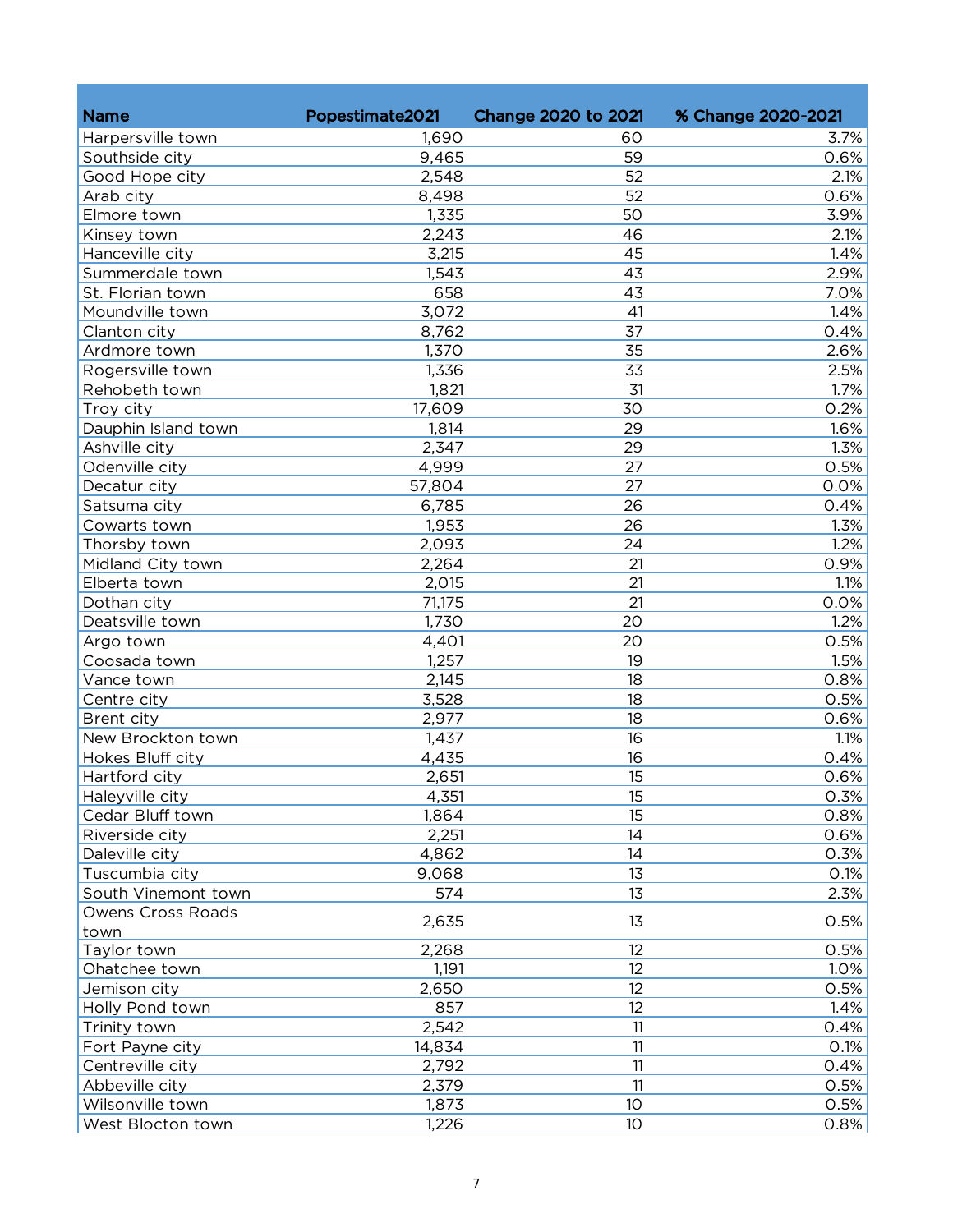| <b>Name</b>           |                 | <b>Change 2020 to 2021</b> |                    |
|-----------------------|-----------------|----------------------------|--------------------|
|                       | Popestimate2021 |                            | % Change 2020-2021 |
| Irondale city         | 13,518          | 10                         | 0.1%               |
| Elkmont town          | 429             | 10                         | 2.4%               |
| Eclectic town         | 1,224           | 10                         | 0.8%               |
| Westover town         | 1,796           | 9                          | 0.5%               |
| Mount Vernon town     | 1,362           | 9                          | 0.7%               |
| Baileyton town        | 660             | 9                          | 1.4%               |
| West Point town       | 601             | 8                          | 1.3%               |
| Webb town             | 1,283           | 8                          | 0.6%               |
| Tallassee city        | 4,808           | 8                          | 0.2%               |
| Ragland town          | 1,707           | 8                          | 0.5%               |
| Newton town           | 1,607           | 8                          | 0.5%               |
| Dodge City town       | 562             | 8                          | 1.4%               |
| Ashford town          | 2,247           | 8                          | 0.4%               |
| Steele town           | 1,000           | $\overline{7}$             | 0.7%               |
| Magnolia Springs town | 819             | 7                          | 0.9%               |
| Double Springs town   | 1,076           | 7                          | 0.7%               |
| Berlin town           | 498             | $\overline{7}$             | 1.4%               |
| Vincent town          | 1,997           | 6                          | 0.3%               |
| Skyline town          | 837             | 6                          | 0.7%               |
| Pinckard town         | 587             | 6                          | 1.0%               |
| Perdido Beach town    | 562             | 6                          | 1.1%               |
| Oxford city           | 22,312          | 6                          | 0.0%               |
| Newville town         | 549             | 6                          | 1.1%               |
| Garden City town      | 534             | 6                          | 1.1%               |
| Sylvania town         | 1,800           | 5                          | 0.3%               |
| Slocomb city          | 2,094           | 5                          | 0.2%               |
| Section town          | 763             | 5                          | 0.7%               |
| Lynn town             | 617             | 5                          | 0.8%               |
| Fairview town         | 548             | 5                          | 0.9%               |
| Colony town           | 270             | 5                          | 1.9%               |
| Midway town           | 420             | 4                          | 1.0%               |
| Malvern town          | 1,543           | 4                          | 0.3%               |
| Jacksons' Gap town    | 753             | 4                          | 0.5%               |
| Ider town             | 739             | 4                          | 0.5%               |
| Grimes town           | 576             | 4                          | 0.7%               |
| Dutton town           | 333             | 4                          | 1.2%               |
| Douglas town          | 761             | 4                          | 0.5%               |
| Bear Creek town       | 1,043           | 4                          | 0.4%               |
| Addison town          | 668             | 4                          | 0.6%               |
| Woodville town        | 748             | 3                          | 0.4%               |
| Valley Head town      | 582             | $\overline{3}$             | 0.5%               |
| Stevenson city        | 1,960           | $\overline{3}$             | 0.2%               |
| Somerville town       | 799             | $\overline{3}$             | 0.4%               |
| Powell town           | 882             | $\overline{3}$             | 0.3%               |
| Pisgah town           | 682             | $\overline{3}$             | 0.4%               |
| Killen town           | 1,040           | $\overline{3}$             | 0.3%               |
| Hollywood town        | 918             | $\overline{3}$             | 0.3%               |
| Flomaton town         | 1,452           | $\overline{3}$             | 0.2%               |
| Clayhatchee town      | 470             | 3                          | 0.6%               |
| Sanford town          | 258             | $\overline{2}$             | 0.8%               |
| Rockford town         | 351             | $\overline{2}$             | 0.6%               |
| Riverview town        | 161             | $\overline{2}$             | 1.3%               |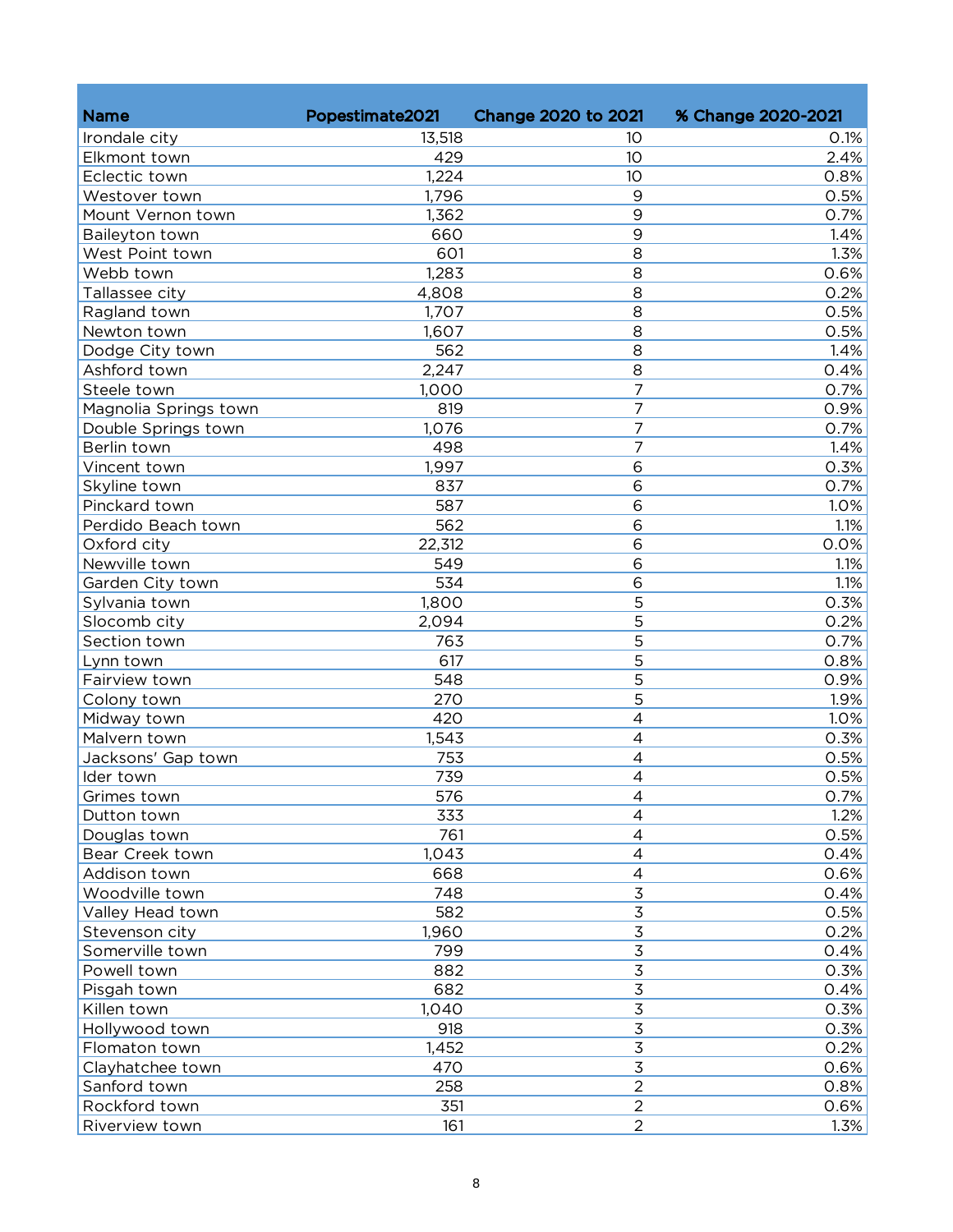| <b>Name</b>             | Popestimate2021 | <b>Change 2020 to 2021</b>       | % Change 2020-2021 |
|-------------------------|-----------------|----------------------------------|--------------------|
|                         |                 |                                  |                    |
| River Falls town        | 485             | 2                                | 0.4%               |
| North Courtland town    | 484             | $\overline{2}$<br>$\overline{2}$ | 0.4%               |
| Maplesville town        | 641             | $\overline{2}$                   | 0.3%               |
| Lexington town          | 737             |                                  | 0.3%               |
| Level Plains town       | 1,821           | $\overline{2}$                   | 0.1%               |
| Lester town             | 112             | $\overline{2}$                   | 1.8%               |
| Kinston town            | 587             | $\overline{2}$                   | 0.3%               |
| Hytop town              | 443             | $\overline{2}$                   | 0.5%               |
| Heflin city             | 3,400           | $\overline{2}$                   | 0.1%               |
| Heath town              | 238             | $\overline{2}$                   | 0.8%               |
| Grant town              | 1,040           | $\overline{2}$                   | 0.2%               |
| Fruithurst town         | 239             | $\overline{2}$                   | 0.8%               |
| Coffee Springs town     | 208             | $\overline{2}$                   | 1.0%               |
| Carolina town           | 290             | $\overline{2}$                   | 0.7%               |
| Babbie town             | 633             | $\overline{2}$                   | 0.3%               |
| Avon town               | 466             | $\overline{2}$                   | 0.4%               |
| Arley town              | 330             | $\overline{2}$                   | 0.6%               |
| Allgood town            | 545             | $\overline{2}$                   | 0.4%               |
| West Jefferson town     | 417             | 1                                | 0.2%               |
| Waterloo town           | 184             | 1                                | 0.5%               |
| Vredenburgh town        | 223             | 1                                | 0.5%               |
| Twin town               | 361             | 1                                | 0.3%               |
| Susan Moore town        | 789             | 1                                | 0.1%               |
| Rosa town               | 376             | 1                                | 0.3%               |
| Onycha town             | 168             | 1                                | 0.6%               |
| Napier Field town       | 409             | 1                                | 0.2%               |
| Mooresville town        | 45              | 1                                | 2.3%               |
| Mentone town            | 321             | 1                                | 0.3%               |
| Madrid town             | 265             | 1                                | 0.4%               |
| Locust Fork town        | 1,198           | 1                                | 0.1%               |
| Littleville town        | 1,040           | 1                                | 0.1%               |
| Langston town           | 268             | 1                                | 0.4%               |
| Kellyton town           | 129             | 1                                | 0.8%               |
| Horn Hill town          | 209             | 1                                | 0.5%               |
| Highland Lake town      | 415             |                                  | 0.2%               |
| Hammondville town       | 429             | 1                                | 0.2%               |
| Haleburg town           | 115             | 1                                | 0.9%               |
| Gurley town             | 825             | 1                                | 0.1%               |
| Gu-Win town             | 142             | 1                                | 0.7%               |
| Gordon town             | 292             | 1                                | 0.3%               |
| Glenwood town           | 152             | 1                                | 0.7%               |
| Gantt town              | 198             | 1                                | 0.5%               |
| Columbia town           | 690             | 1                                | 0.1%               |
| Black town              | 226             | 1                                | 0.4%               |
| <b>Billingsley town</b> | 126             | 1                                | 0.8%               |
| Attalla city            | 5,839           | 1                                | 0.0%               |
| Ariton town             | 655             | 1                                | 0.2%               |
| Anderson town           | 256             | 1                                | 0.4%               |
| Woodland town           | 222             | $\circ$                          | 0.0%               |
| Wilton town             | 592             | $\circ$                          | 0.0%               |
| Walnut Grove town       | 773             | $\circ$                          | 0.0%               |
| Waldo town              | 253             | $\circ$                          | 0.0%               |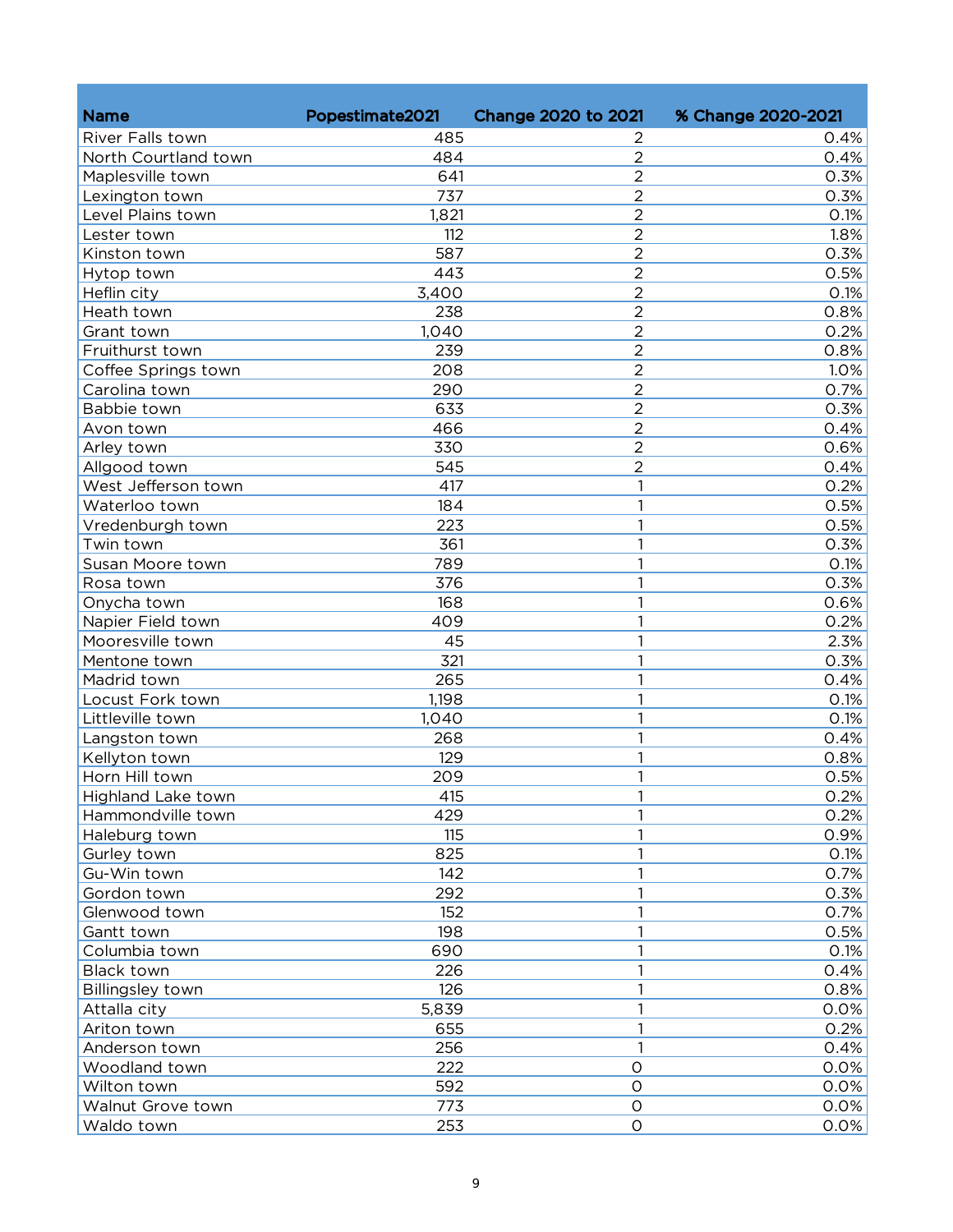| <b>Name</b>          | Popestimate2021 | <b>Change 2020 to 2021</b> | % Change 2020-2021 |
|----------------------|-----------------|----------------------------|--------------------|
|                      |                 |                            |                    |
| Union Grove town     | 70              | Ο<br>$\overline{O}$        | 0.0%               |
| Red Level town       | 431             |                            | 0.0%               |
| Ranburne town        | 420             | $\overline{O}$             | 0.0%               |
| Pleasant Groves town | 426             | $\overline{O}$             | 0.0%               |
| Pine Ridge town      | 264             | $\overline{O}$             | 0.0%               |
| Phil Campbell town   | 988             | $\overline{O}$             | 0.0%               |
| Petrey town          | 66              | $\circ$                    | 0.0%               |
| Paint Rock town      | 181             | $\circ$                    | 0.0%               |
| Oak Hill town        | 14              | $\circ$                    | 0.0%               |
| North Johns town     | 127             | $\circ$                    | 0.0%               |
| Needham town         | 73              | $\circ$                    | 0.0%               |
| Natural Bridge town  | 33              | $\circ$                    | 0.0%               |
| Lockhart town        | 445             | $\circ$                    | 0.0%               |
| Loachapoka town      | 161             | $\circ$                    | 0.0%               |
| Libertyville town    | 109             | $\circ$                    | 0.0%               |
| Leighton town        | 662             | $\overline{O}$             | 0.0%               |
| Lakeview town        | 160             | $\circ$                    | 0.0%               |
| Hackleburg town      | 1,430           | $\overline{O}$             | 0.0%               |
| Goshen town          | 270             | $\overline{O}$             | 0.0%               |
| Goodwater town       | 1,281           | $\overline{O}$             | 0.0%               |
| Geraldine town       | 910             | $\overline{O}$             | 0.0%               |
| Gaylesville town     | 172             | $\circ$                    | 0.0%               |
| Fyffe town           | 963             | $\circ$                    | 0.0%               |
| Ethelsville town     | 50              | $\circ$                    | 0.0%               |
| Edwardsville town    | 205             | $\circ$                    | 0.0%               |
| Daviston town        | 174             | $\overline{O}$             | 0.0%               |
| Cusseta town         | 151             | $\overline{O}$             | 0.0%               |
| Crossville town      | 1,810           | $\overline{O}$             | 0.0%               |
| Creola city          | 1,936           | $\overline{O}$             | 0.0%               |
| Courtland town       | 584             | $\overline{O}$             | 0.0%               |
| Cottonwood town      | 1,046           | $\overline{O}$             | 0.0%               |
| Collinsville town    | 2,029           | $\overline{O}$             | 0.0%               |
| Belk town            | 188             | $\overline{O}$             | 0.0%               |
| Beatrice town        | 203             | $\mathcal{O}$              | 0.0%               |
| Yellow Bluff town    | 209             | $-1$                       | $-0.5%$            |
| Wedowee town         | 720             | $-1$                       | $-0.1%$            |
| Wadley town          | 597             | $-1$                       | $-0.2%$            |
| Vina town            | 325             | $-1$                       | $-0.3%$            |
| Town Creek town      | 1,053           | $-1$                       | $-0.1%$            |
| Shiloh town          | 323             | $-1$                       | $-0.3%$            |
| Ridgeville town      | 84              | $-1$                       | $-1.2%$            |
| Providence town      | 166             | $-1$                       | $-0.6%$            |
| Pollard town         | 123             | $-1$                       | $-0.8%$            |
| Pennington town      | 330             | $-1$                       | $-0.3%$            |
| Newbern town         | 131             | $-1$                       | $-0.8%$            |
| Myrtlewood town      | 71              | $-1$                       | $-1.4%$            |
| Memphis town         | 25              | $-1$                       | $-3.8%$            |
| McMullen town        | 28              | $-1$                       | $-3.4%$            |
| Leesburg town        | 915             | $-1$                       | $-0.1%$            |
| Hodges town          | 263             | $-1$                       | $-0.4%$            |
| Hillsboro town       | 409             | $-1$                       | $-0.2%$            |
| Goldville town       | 53              | $-1$                       | $-1.9%$            |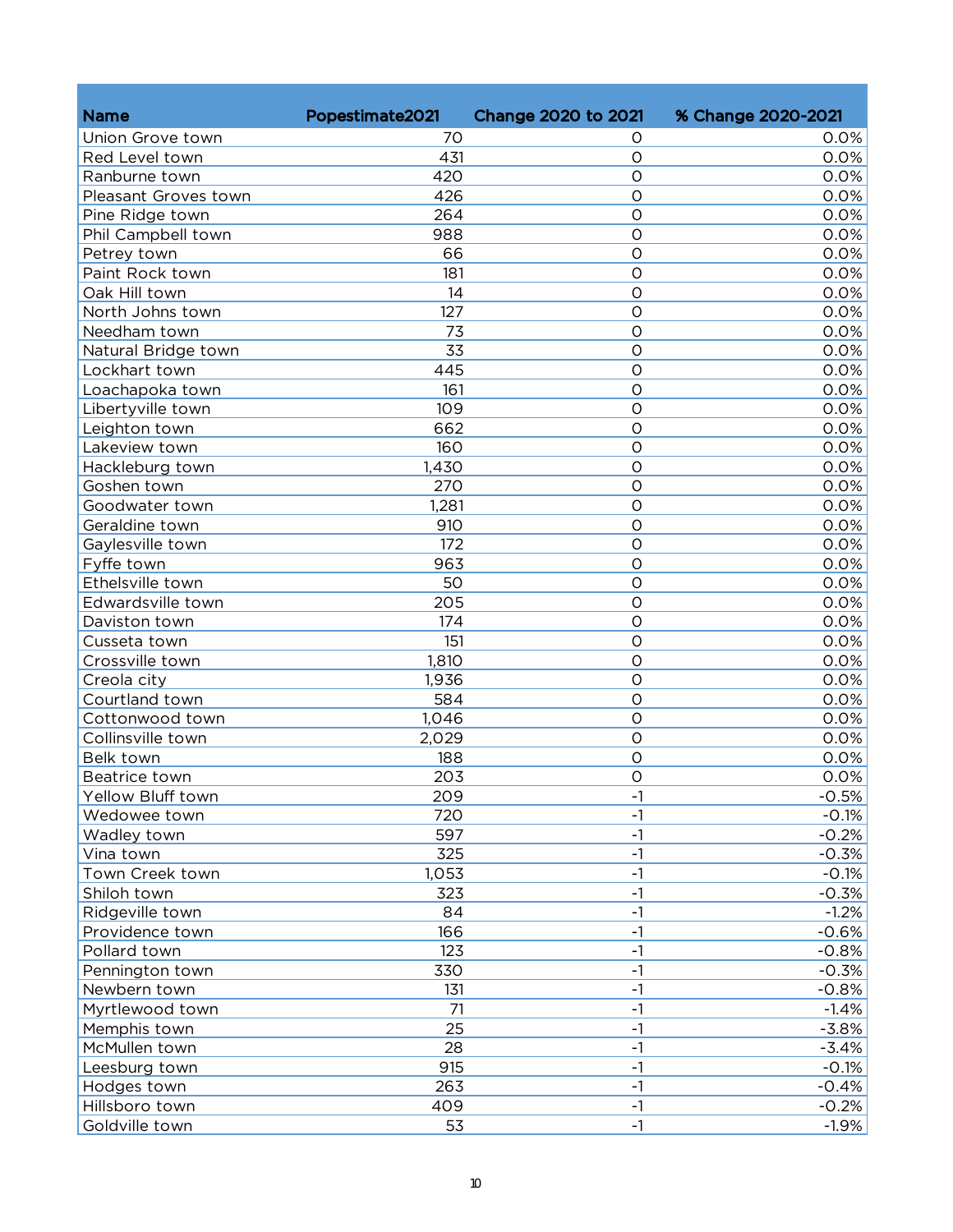| <b>Name</b>              | Popestimate2021 | Change 2020 to 2021 | % Change 2020-2021 |
|--------------------------|-----------------|---------------------|--------------------|
| Gainesville town         | 174             | -1                  | $-0.6%$            |
| Five Points town         | 118             | $-1$                | $-0.8%$            |
| Eva town                 | 589             | $-1$                | $-0.2%$            |
| Emelle town              | 33              | $-1$                | $-2.9%$            |
| Eldridge town            | 128             | $-1$                | $-0.8%$            |
| Dayton town              | 28              | $-1$                | $-3.4%$            |
| Cleveland town           | 1,243           | $-1$                | $-0.1%$            |
| Cardiff town             | 52              | $-1$                | $-1.9%$            |
| Bridgeport city          | 2,257           | $-1$                | 0.0%               |
| <b>Blue Springs town</b> | 81              | $-1$                | $-1.2%$            |
| Benton town              | 39              | $-1$                | $-2.5%$            |
| Banks town               | 155             | $-1$                | $-0.6%$            |
| Akron town               | 226             | $-1$                | $-0.4%$            |
| Waverly town             | 152             | $-2$                | $-1.3%$            |
| Union town               | 176             | $-2$                | $-1.1%$            |
| Toxey town               | 144             | $-2$                | $-1.4%$            |
| Talladega Springs town   | 145             | $-2$                | $-1.4%$            |
| Sipsey town              | 360             | $-2$                | $-0.6%$            |
| Sand Rock town           | 594             | $-2$                | $-0.3%$            |
| New Site town            | 772             | $-2$                | $-0.3%$            |
| Nectar town              | 379             | $-2$                | $-0.5%$            |
| Nauvoo town              | 185             | $-2$                | $-1.1%$            |
| Lisman town              | 421             | $-2$                | $-0.5%$            |
| Kansas town              | 179             | $-2$                | $-1.1%$            |
| Glen Allen town          | 426             | $-2$                | $-0.5%$            |
| Forkland town            | 444             | $-2$                | $-0.4%$            |
| Florala town             | 1,906           | $-2$                | $-0.1%$            |
| Faunsdale town           | 83              | $-2$                | $-2.4%$            |
| Epes town                | 275             | $-2$                | $-0.7%$            |
| County Line town         | 311             | $-2$                | $-0.6%$            |
| Coffeeville town         | 262             | $-2$                | $-0.8%$            |
| <b>Brilliant town</b>    | 833             | $-2$                | $-0.2%$            |
| Blountsville town        | 1,827           | $-2$                | $-0.1%$            |
| Beaverton town           | 183             | $-2$                | $-1.1%$            |
| Altoona town             | 951             | $-2$                | $-0.2%$            |
| Snead town               | 1,026           | $-3$                | $-0.3%$            |
| Silas town               | 371             | $-3$                | $-0.8%$            |
| Reece City town          | 610             | $-3$                | $-0.5%$            |
| Pine Apple town          | 139             | $-3$                | $-2.1%$            |
| Parrish town             | 980             | $-3$                | $-0.3%$            |
| Orrville town            | 145             | $-3$                | $-2.0%$            |
| McIntosh town            | 201             | $-3$                | $-1.5%$            |
| Indian Springs Village   |                 |                     |                    |
| city                     | 2,491           | $-3$                | $-0.1%$            |
| Hurtsboro town           | 345             | $-3$                | $-0.9%$            |
| Geiger town              | 156             | $-3$                | $-1.9%$            |
| Elba city                | 3,401           | $-3$                | $-0.1%$            |
| Dozier town              | 287             | $-\overline{3}$     | $-1.0%$            |
| Bon Air town             | 168             | $-\overline{3}$     | $-1.8%$            |
| Bakerhill town           | 207             | $-3$                | $-1.4%$            |
| Thomaston town           | 325             | $-4$                | $-1.2%$            |
| Sweet Water town         | 225             | $-4$                | $-1.7%$            |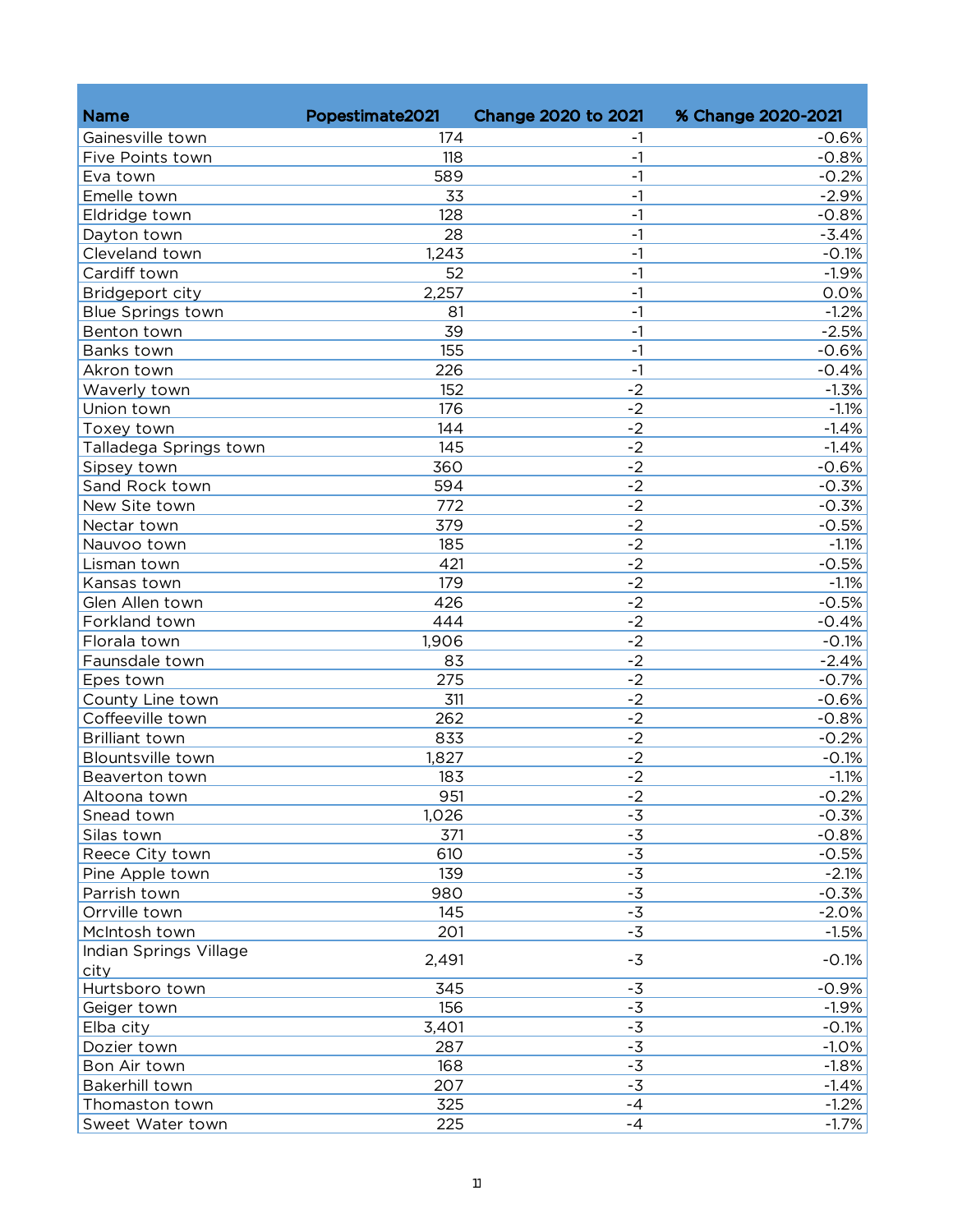| <b>Name</b>         | Popestimate2021 | Change 2020 to 2021 | % Change 2020-2021 |
|---------------------|-----------------|---------------------|--------------------|
| Samson city         | 1,860           | -4                  | $-0.2%$            |
| Rutledge town       | 350             | $-4$                | $-1.1%$            |
| Repton town         | 234             | $-4$                | $-1.7%$            |
| Rainbow City city   | 10,154          | $-4$                | 0.0%               |
| Millry town         | 443             | $-4$                | $-0.9%$            |
| McKenzie town       | 503             | $-4$                | $-0.8%$            |
| Maytown town        | 312             | -4                  | $-1.3%$            |
| Lowndesboro town    | 84              | $-4$                | $-4.5%$            |
| Louisville town     | 391             | $-4$                | $-1.0%$            |
| Hobson City town    | 768             | -4                  | $-0.5%$            |
| Hayden town         | 1,332           | $-4$                | $-0.3%$            |
| Fulton town         | 221             | $-4$                | $-1.8%$            |
| Falkville town      | 1,147           | $-4$                | $-0.3%$            |
| Excel town          | 550             | $-4$                | $-0.7%$            |
| Boligee town        | 297             | $-4$                | $-1.3%$            |
| Pine Hill town      | 756             | $-5$                | $-0.7%$            |
| Pickensville town   | 550             | $-5$                | $-0.9%$            |
| Oak Grove town      | 553             | $-5$                | $-0.9%$            |
| Moulton city        | 3,358           | $-5$                | $-0.1%$            |
| Lineville city      | 2,474           | $-\frac{1}{5}$      | $-0.2%$            |
| Henagar city        | 2,298           | $-5$                | $-0.2%$            |
| East Brewton city   | 2,266           | $-5$                | $-0.2%$            |
| Detroit town        | 225             | $-5$                | $-2.2%$            |
| Cuba town           | 306             | $-5$                | $-1.6%$            |
| Cherokee town       | 963             | $-5$                | $-0.5%$            |
| Chatom town         | 1,039           | $-5$                | $-0.5%$            |
| Autaugaville town   | 792             | $-5$                | $-0.6%$            |
| Glencoe city        | 5,412           | $-6$                | $-0.1%$            |
| Gilbertown town     | 727             | $-6$                | $-0.8%$            |
| Atmore city         | 8,542           | $-6$                | $-0.1%$            |
| Weaver city         | 3,401           | $-7$                | $-0.2%$            |
| Red Bay city        | 3,184           | $-7$                | $-0.2%$            |
| Oneonta city        | 6,805           | $-7$                | $-0.1%$            |
| Oakman town         | 762             | $-7$                | $-0.9%$            |
| New Hope city       | 2,891           | $-7$                | $-0.2%$            |
| Gordonville town    | 239             | $-7$                | $-2.8%$            |
| Clay city           | 10,311          | $-7$                | $-0.1%$            |
| Ashland town        | 1,969           | $-7$                | $-0.4%$            |
| Mulga town          | 777             | $-8$                | $-1.0%$            |
| Morris town         | 2,254           | $-8$                | $-0.4%$            |
| Citronelle city     | 3,924           | -8                  | $-0.2%$            |
| La Fayette city     | 2,588           | $-9$                | $-0.3%$            |
| Kennedy town        | 427             | $-9$                | $-2.1%$            |
| Frisco City town    | 1,165           | $-9$                | $-0.8%$            |
| Dora city           | 2,290           | $-9$                | $-0.4%$            |
| Brantley town       | 807             | $-9$                | $-1.1%$            |
| Trafford town       | 608             | $-10$               | $-1.6%$            |
| Smiths Station city | 5,381           | $-10$               | $-0.2%$            |
| Munford town        | 1,333           | $-10$               | $-0.7%$            |
| Clio city           | 1,203           | $-10$               | $-0.8%$            |
| Brewton city        | 5,261           | $-10$               | $-0.2%$            |
| Sardis City town    | 1,798           | $-11$               | $-0.6%$            |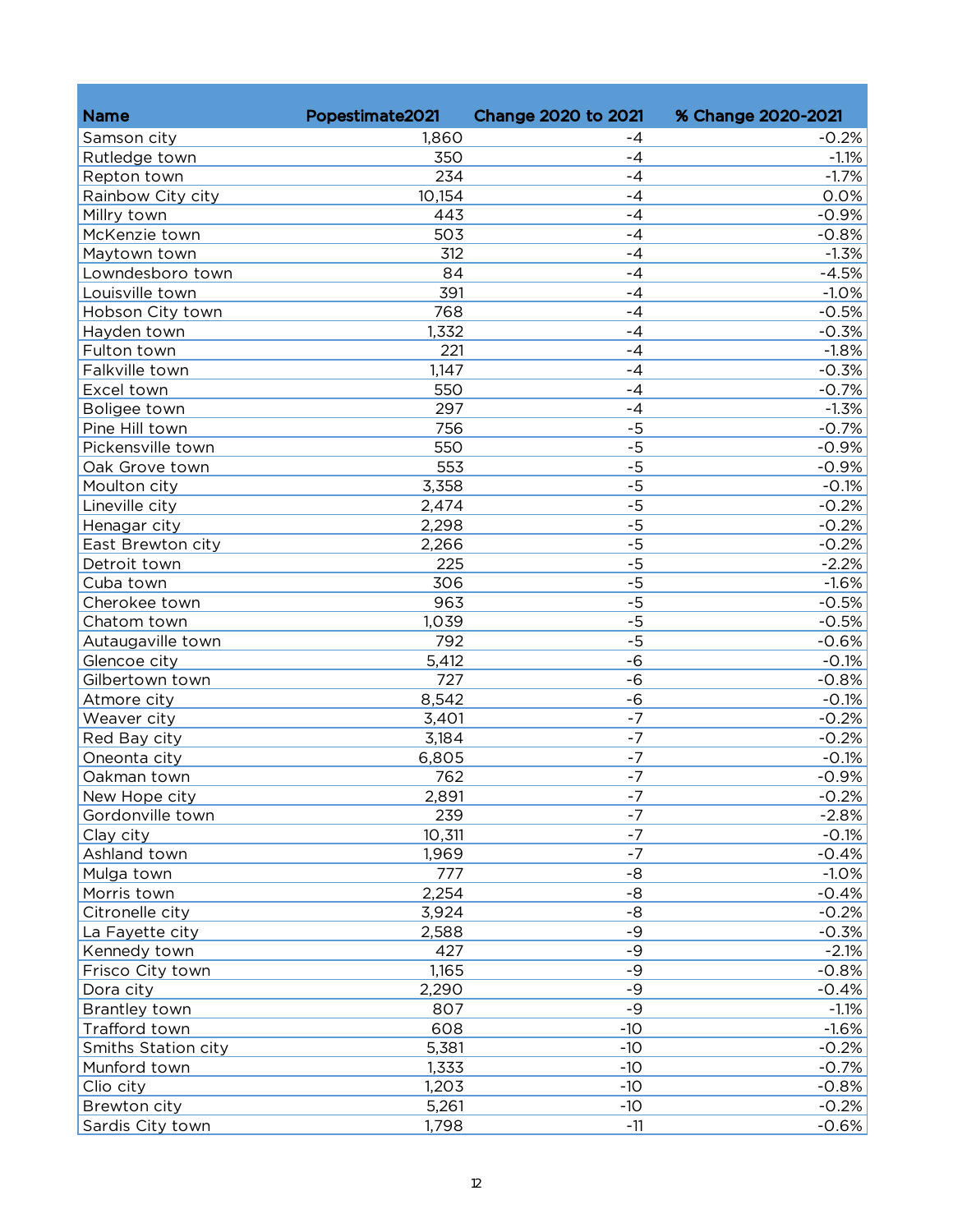| <b>Name</b>                    | Popestimate2021 | <b>Change 2020 to 2021</b> | % Change 2020-2021 |
|--------------------------------|-----------------|----------------------------|--------------------|
| Coker town                     | 888             |                            |                    |
|                                | 480             | $-11$<br>$-11$             | $-1.2%$<br>$-2.2%$ |
| Castleberry town<br>Berry town | 1,204           | $-11$                      |                    |
|                                |                 | $-12$                      | $-0.9%$            |
| Opp city                       | 6,653           | $-12$                      | $-0.2%$            |
| Georgiana town                 | 1,315           |                            | $-0.9%$            |
| Union Springs city             | 3,314           | $-13$                      | $-0.4%$            |
| Roanoke city                   | 5,279           | $-13$                      | $-0.2%$            |
| Carbon Hill city               | 1,727           | $-13$                      | $-0.7%$            |
| Camp Hill town                 | 990             | $-13$                      | $-1.3%$            |
| Shorter town                   | 380             | $-14$                      | $-3.6%$            |
| Ozark city                     | 14,313          | $-14$                      | $-0.1%$            |
| Guin city                      | 2,172           | $-14$                      | $-0.6%$            |
| Brookside town                 | 1,232           | $-14$                      | $-1.1%$            |
| Warrior city                   | 3,204           | $-15$                      | $-0.5%$            |
| Clayton town                   | 2,273           | $-15$                      | $-0.7%$            |
| Greensboro city                | 2,195           | $-16$                      | $-0.7%$            |
| Geneva city                    | 4,185           | $-16$                      | $-0.4%$            |
| Bayou La Batre city            | 2,182           | $-16$                      | $-0.7%$            |
| Andalusia city                 | 8,715           | $-16$                      | $-0.2%$            |
| Sumiton city                   | 2,422           | $-17$                      | $-0.7%$            |
| Franklin town                  | 583             | $-17$                      | $-2.8%$            |
| Carrollton town                | 998             | $-17$                      | $-1.7%$            |
| Brundidge city                 | 2,070           | $-17$                      | $-0.8%$            |
| Cordova city                   | 1,681           | $-18$                      | $-1.1%$            |
| Sylvan Springs town            | 1,631           | $-19$                      | $-1.2%$            |
| Russellville city              | 10,789          | $-21$                      | $-0.2%$            |
| Hamilton city                  | 6,991           | $-21$                      | $-0.3%$            |
| Millport town                  | 982             | $-22$                      | $-2.2%$            |
| Luverne city                   | 2,680           | $-22$                      | $-0.8%$            |
| Gordo town                     | 1,612           | $-22$                      | $-1.3%$            |
| Reform town                    | 1,495           | $-23$                      | $-1.5%$            |
| Notasulga town                 | 916             | $-23$                      | $-2.4%$            |
| Coaling town                   | 2,010           | $-23$                      | $-1.1%$            |
| Winfield city                  | 4,829           | $-24$                      | $-0.5%$            |
| Camden city                    | 1,832           | -24                        | $-1.3%$            |
| Butler town                    | 1,870           | $-24$                      | $-1.3%$            |
| Grove Hill town                | 1,757           | $-25$                      | $-1.4%$            |
| Brookwood town                 | 2,473           | $-25$                      | $-1.0%$            |
| Graysville city                | 1,915           | $-26$                      | $-1.3%$            |
| White Hall town                | 785             | $-27$                      | $-3.3%$            |
| Uniontown town                 | 2,037           | $-27$                      | $-1.3%$            |
| Mosses town                    | 814             | $-27$                      | $-3.2%$            |
| York city                      | 2,415           | $-28$                      | $-1.1%$            |
| Hayneville town                | 778             | $-28$                      | $-3.5%$            |
| Brighton city                  | 2,299           | $-29$                      | $-1.2%$            |
| Thomasville city               | 3,548           | $-30$                      | $-0.8%$            |
| Piedmont city                  | 4,810           | $-31$                      | $-0.6%$            |
| Lipscomb city                  | 2,049           | $-31$                      | $-1.5%$            |
| Linden city                    | 1,887           | $-32$                      | $-1.7%$            |
| Jacksonville city              | 13,057          | $-32$                      | $-0.2%$            |
| Sulligent city                 | 1,838           | $-33$                      | $-1.8%$            |
| Eutaw town                     | 2,859           | $-36$                      | $-1.2%$            |